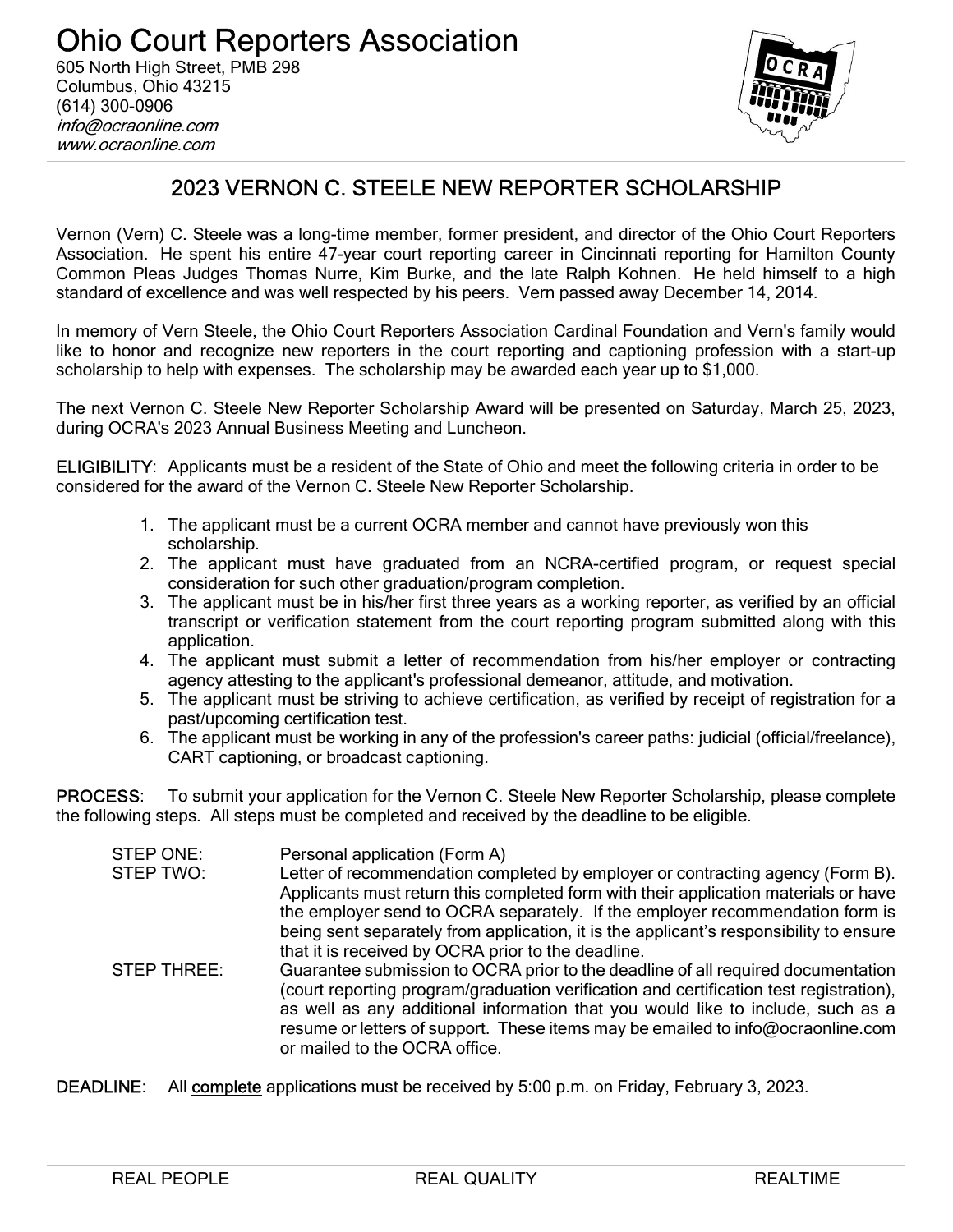#### AWARD GUIDELINES: The awards committee shall utilize the following guidelines to judge applications.

- 1. Personal growth in the profession
- 2. Achievements received during school and upon entering the profession
- 3. Personal/telephone interview, at the discretion of the committee
- 4. Financial need, as a tiebreaker
- 5. Awards committee has the final decision regarding scholarship award

#### AWARD:

- 1. Winning new reporter will receive up to \$1,000 to be utilized as they see fit.
- 2. Winner shall be notified at least two weeks prior to the Annual Conference.
- 3. The announcement of the winner and the presentation of the scholarship check will occur at the Annual Conference in 2023. It is preferred that the winner is present to receive his/her award. Winner will receive free luncheon ticket for him/herself, along with one guest.
- 4. Winner shall receive a one-year complimentary membership to OCRA.

### FORMS MAY BE SUBMITTED ONLINE, EMAILED, OR MAILED TO:

Ohio Court Reporters Association c/o Sarah Nageotte, Executive Director 2274 Chapel Road Jefferson, Ohio 44047 ocraonline@gmail.com www.OCRAonline.com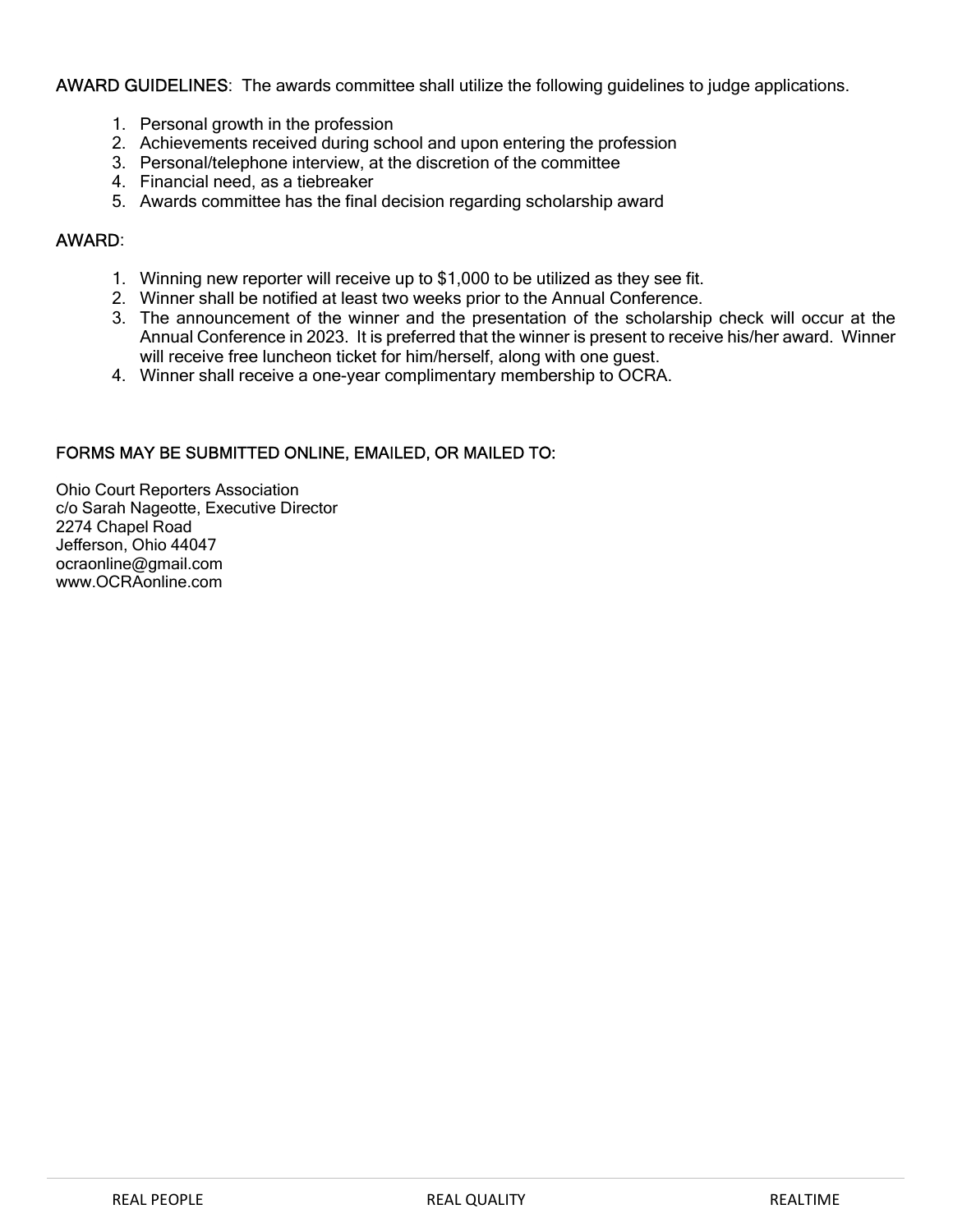## FORM A: NEW REPORTER APPLICATION

I would like to submit my application for the 2023 Vernon C. Steele New Reporter Scholarship.

| <b>Personal Information</b>   |                     |                                   |
|-------------------------------|---------------------|-----------------------------------|
|                               |                     | Gender: ________________________  |
|                               |                     | Graduation: _____________________ |
|                               |                     | □ Attempted □ Obtained            |
|                               |                     |                                   |
| <b>Contact Information</b>    |                     |                                   |
|                               |                     |                                   |
|                               |                     |                                   |
|                               |                     |                                   |
|                               |                     |                                   |
|                               |                     |                                   |
| Date ________________________ |                     |                                   |
| <b>REAL PEOPLE</b>            | <b>REAL QUALITY</b> | <b>REALTIME</b>                   |